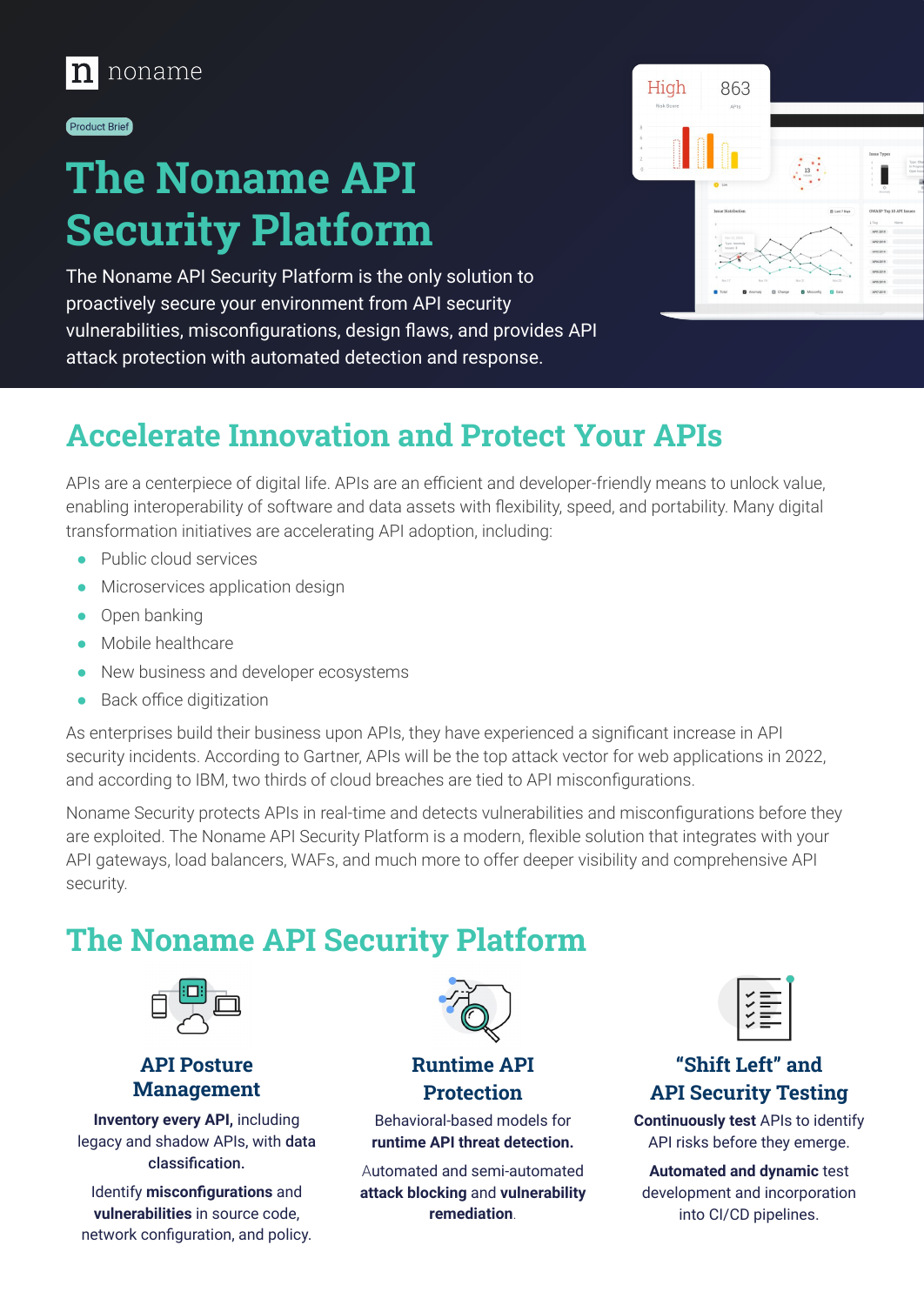# **Key Capabilities & Features**



#### **One Complete, Unified Solution for API Security Management**

The Noname API Security Platform is a complete, unified API security solution that provides API security posture management, runtime security, and secure API development.

Unlike other products that only cover a part of the API lifecycle and provide only partial coverage, Noname empowers customers to protect their all of their APIs and critical assets from cyber attacks, establish an effective API security program, and align their security and development teams to support the organization's growth goals. Because Noname brings together all of the critical capabilities in API security in one platform, Noname provides broader, deeper, and smarter security than siloed systems and point solutions.

Furthermore, the Noname API Security Platform easily integrates with existing infrastructure and programs, improving the return on those investments.



### **Discover & Understand All Your APIs**

Through integrations with cloud platforms and other devices in the customer's environment, the Noname API Security Platform provides visibility into API traffic transmitted to and from the customer network as well as within it. The Noname engine analyzes the traffic and discovers and maps all the customer's APIs.

Real-time traffic analysis identifies new APIs and changes in existing APIs, and the data is recorded and updated in the customer's dashboard.

Because the Platform does not rely on agents or sidecars, and because it integrates with the cloud infrastructure, it sees every API regardless of whether the API is registered with an API gateway.

Internal and external APIs, legacy APIs (those that predate the API gateway), and shadow or rogue APIs (those not routed through a gateway) are all discovered, providing the customer with unprecedented visibility into the API attack surface.



#### **Manage API Security Posture**

The Noname API Security Platform provides a comprehensive view of traffic, code, and configurations to assess the organization's API security posture.

Noname intelligently identifies and prioritizes potential vulnerabilities, which can be remediated manually, semi-automatically, or fully automatically through integrations into WAFs, API gateways, SIEMs, ITSMs, workflow tools, or other services. Examples of vulnerability detection include: detecting sensitive data types and any data leaks to meet compliance requirements, detecting if API authentication is enabled and authentication types, detecting if an API is accessible to the internet, and more.



#### **Enable Application Teams to Validate API Security Before Production**

Noname is also an active testing platform, which means an application team can create and execute testing suites on any group of APIs. Security and development teams are able to validate the security of APIs and scan for vulnerabilities in a pre-production environment. Examples of testing suites that can be executed include: JWT vulnerabilities, authentication, authorization, common vulnerabilities, forbidden headers, etc. The Platform can be integrated with your existing CI/CD pipeline, including tools such as Jenkins.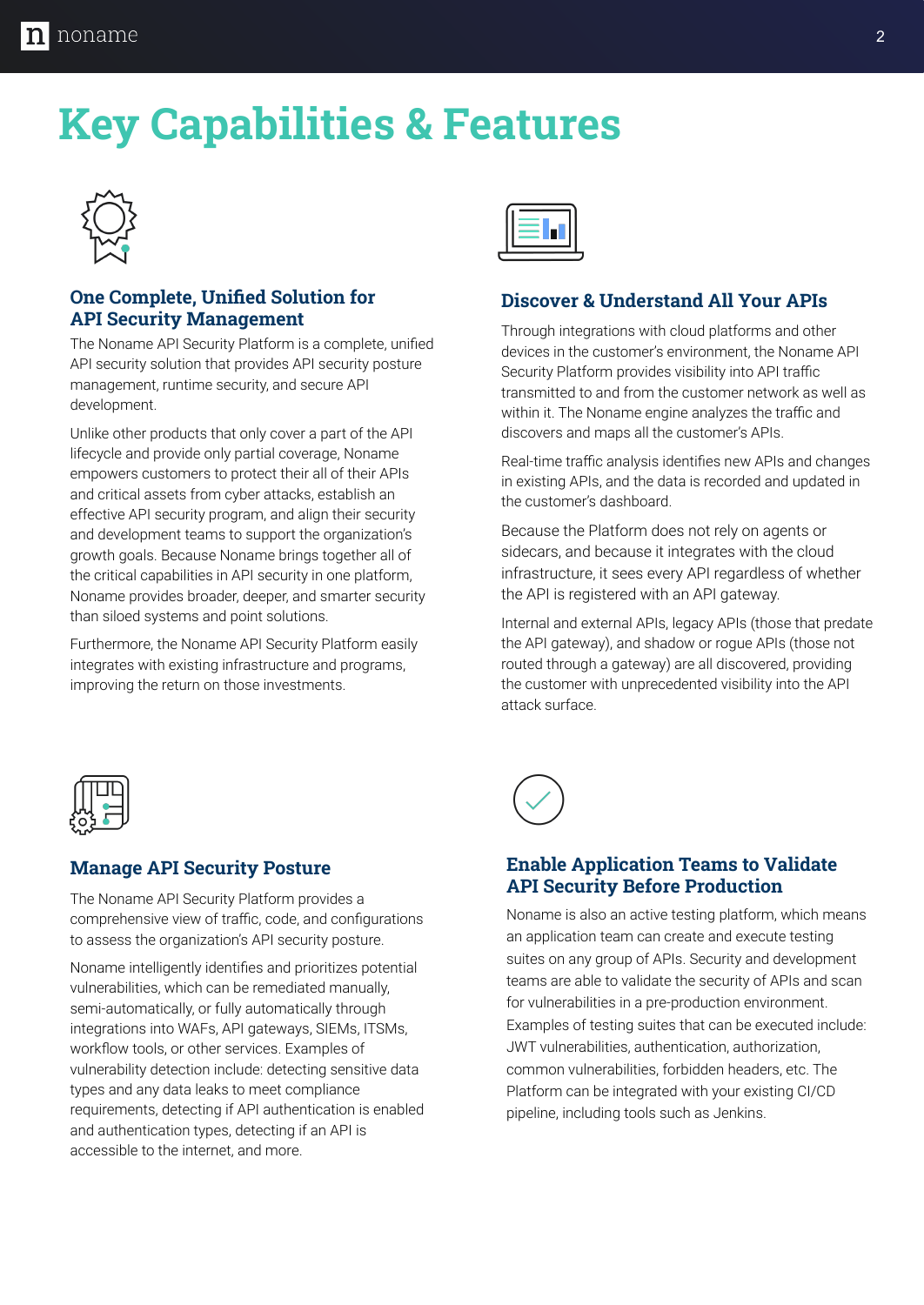#### **Detect Changes and Create Actionable Reports**

The Noname Platform can detect meaningful changes such as the way an API or user performs authentication and other actions that might signal an anomaly or vulnerability, as well as changes in the API itself (in both the header and the body).

Users can also create data loss prevention (DLP) policies associated with APIs and specific data types and then use those policies to protect sensitive data and to report on issues associated with the APIs.

The Platform also provides custom and configurable reports per user or per team, along with key performance indicators and the relevant information for that user or team.



#### **Identify Anomalous Behavior And Vulnerabilities**

AI/ML-based behavior models enable the Noname API Security Platform to detect anomalous behavior with a high degree of accuracy, which results in less false positives and greater confidence in the anomalies reported. Noname pioneered the creation of new algorithms for detecting anomalies in API traffic, providing customers with the most comprehensive runtime protection possible.

The Noname API Security Platform also looks at the widest possible set of sources to detect vulnerabilities, including log files, replays of historical traffic, configuration files, and much more. The platform detects all vulnerabilities in the OWASP API Security Top 10, plus much more, and protects all APIs from data leakage, authorization issues, abuse, misuse, and data corruption.



### **Powerful Artificial Intelligence & Machine Learning (AI/ML)**

The Noname Platform leverages Noname's proprietary artificial intelligence & machine learning (AI/ML) algorithms based on classic unsupervised machine learning, along with distance- and density-based anomaly detection to identify anomalous behavior and vulnerabilities.

A behavior model is created for every API and continuously updated with the API's most recent behavior.These baselines enable the behavior model to be specific and highly accurate. Users still have the ability to change the sensitivity of anomaly detection per API or per issue.

In the rare event that an anomaly is determined to be a false positive, confirmation by the user will be used to update the model (supervised learning) and reduce the chances of the same false positive recurring.



#### **Actionable Insights on Anomalies**

When an anomaly is detected, the Noname Platform provides full details for all calls and responses triggering the alert.

For example, in a brute-force attack, the Platform will provide all invalid login attempts, all associated 403 errors, and the successful login request and response. Also, the event description provides all the network traffic information typically used for incident response or remediation. This includes all API packet header information, the IP addresses, the API body (where recorded), the EC2 instance involved, etc. Each packet includes the request and response including the body and headers and information about the adversary that triggered the vulnerability. This information is valuable for the ensuing investigation, incident response, and root-cause analysis.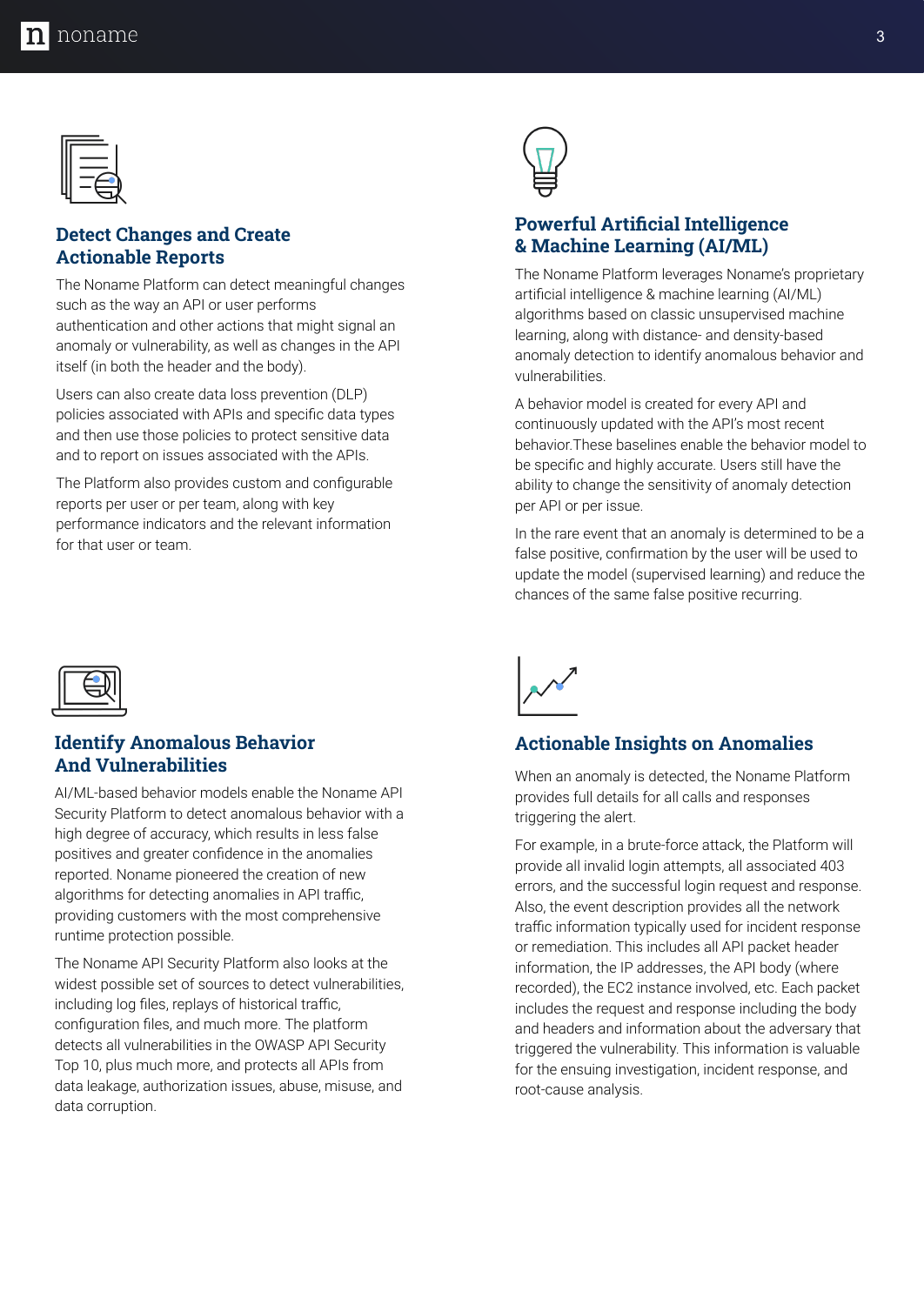

#### **Generate Alerts On Critical Findings**

The Noname Platform generates detailed alerts for every issue discovered.

Security teams can easily access an alert's key findings to gain a deeper understanding of the alert and to understand context.

Teams are also provided with recommendations for remediating the issue. Additionally, teams of users can be created with groups of APIs assigned to them.

API groupings can be created automatically using filters such as domain or instance ID, or they can be created manually by filtering on any characteristic of an API including information found in its header, body, or environment (API gateway).

If groups of APIs are assigned to teams, issues, alerts, and findings can all be reported automatically to the responsible teams using the Platform's integrations with IT management workflows such as Jira, Trello, ServiceNow, Slack, Webhooks, etc.



#### **API Security Program Enablement**

Noname's team of accomplished CISOs and API security experts advise and support customers in their development of an effective API security program.

This includes providing strategy guidance, KPIs/KRIs, common policies and standards, training, and research for the broader cybersecurity community.

Customers receive:

- A blueprint (methodology and toolkit) to enable and establish an effective API security program through best practices
- API security reference architectures for clear guidance to developers and engineers
- Role-specific API development and security training
- Research into the current API threat landscape in conjunction with partners



### **Remediation Guidance For Critical Alerts**

The Noname Platform provides a detailed description of each issue along with its security impact and comprehensive guidance on remediating and reproducing the problem.

Guidance is based on best practices and industry-standards, such as those recommended by OWASP, plus proprietary research from Noname Security's team of elite cybersecurity researchers.



#### **Proven Partnerships**

Noname Security's market leadership has attracted the best partners in cybersecurity, from channel partners to technology partners, making Noname easy to buy, implement, and integrate.

Official technology partnerships include:

- Amazon Web Services (AWS)
- Microsoft Azure
- **MuleSoft**
- **Kong**
- **Apigee**
- Akana
- Layer 7 Technologies
- *● And more*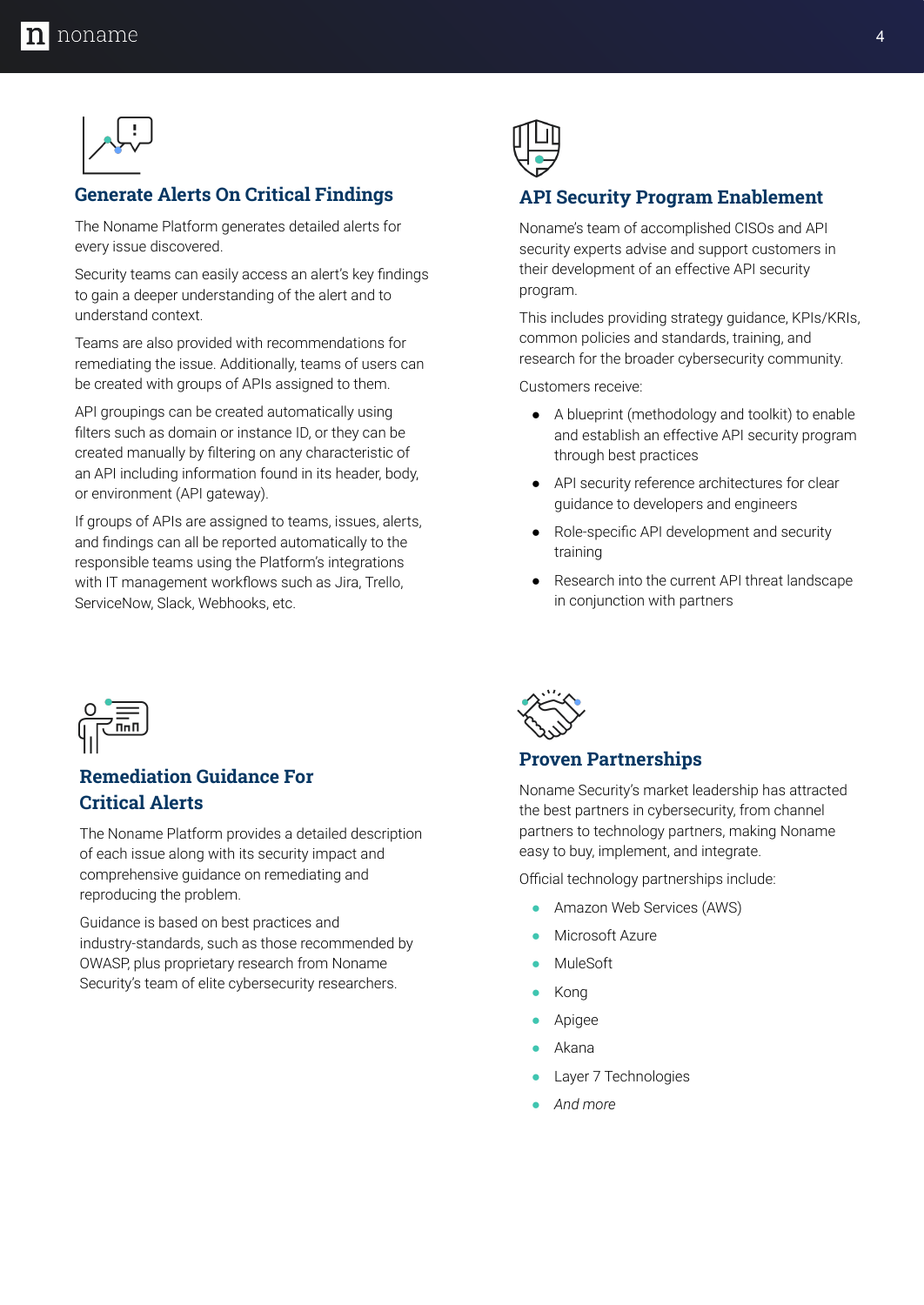

#### **Smooth Implementations**

Noname Security offers easy, efficient implementations driven by experts in API security:

- No agents or sidecars needed
- No network modifications
- **•** Integrations with API Gateways
- Integrates with load balancers, WAFs, log aggregators
- SaaS, on-premise, and hybrid deployment options as needed



#### **Extensive Integrations**

Noname connects with mission-critical systems across the software development lifecycle, including:

- CI/CD
- **WAFs**
- **API Gateways**
- **Load Balancers**
- **SIEM**
- **ITSM**
- Container Orchestration
- Service Mesh
- **Workflows**
- *● And more*



#### **Flexible Deployments: Choose From On-Premises Or In The Cloud**

The Noname Platform's components, data, and traffic can be confined to the customer's environment so the Platform can operate completely on-premises. Any external connectivity (e.g., updates, telemetry) is optional.

#### **Out-of-band and Asynchronous**

The Noname Platform processes (i.e., discovers, analyzes, and models) API requests and responses out-of-band and asynchronously.

As a result, no network configuration changes are required to implement the Platform and its implementation has no impact on an API's execution, performance, latency, etc. Out-of-band processing also eliminates an additional point of failure.



#### **Integrate With SIEMs and ITSMs**

The Noname Platform offers simple out-of-the-box integrations with different tools including Jira, ServiceNow, Slack, Snowflake, Splunk, Webhooks, PagerDuty, and more.



#### **Integrate with API Gateways and Load Balancers**

The Noname Platform offers out-of-the-box integration with multiple network components including gateways (e.g., Apigee, MuleSoft, Kong, IBM, Amazon API GW, Akana, WSO2, Azure Application GW) and load balancers (e.g., NGINX, Envoy, F5, Avi Vantage). In addition, the Platform supports direct integration with cloud infrastructure (e.g., AWS, Azure, GCP).